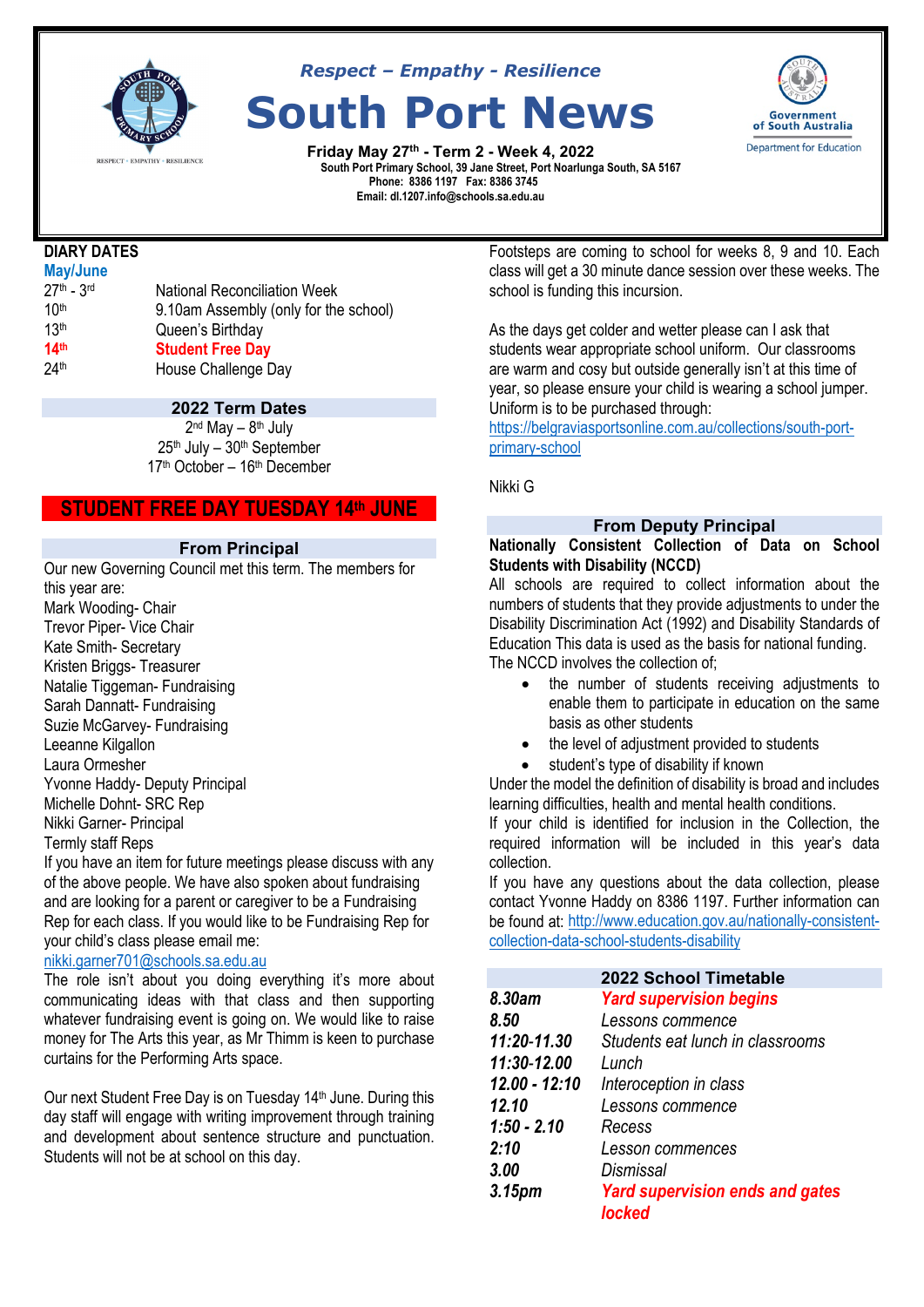# **From Michelle**

Hi all,



National Reconciliation Week is held from May  $27<sup>th</sup>$  to June 3<sup>rd</sup> and across Adelaide there are different events hosted with this year's theme; *'Be Brave. Make Change'.* 

What does this theme mean to you? Is it about us as individuals making changes in our lives to assist Australia moving forward as a nation that embraces culture and acknowledges the journey?

At South Port we will be focussing on our Reconciliation journey across three days, from Tuesday 31st of May to Thursday the 2<sup>nd</sup> of June. Celebrating the First Nation People's cultures, beliefs and history of the flags, both Aboriginal and Torres Strait Islander (TSI). A letter was sent home to families late week 2 informing families as **we are asking you to help children come dressed in the TSI and Aboriginal flag colours on Wednesday 1st of June**, our students will be talking about the flags, their history and significance this day in their classes. Having students dressed in the colours too will be brilliant and help showcase the importance of the flags.

In P.E. lessons across the week Mr P will be teaching classes some traditional First Nation People's games.

Classes will also listen to dreaming stories from different cultures and spend time turning Aboriginal symbols and iconography into stories to retell their dreaming story to their buddy class.

We have Aboriginal Contemporary Artist from Rusted Tin, Mr Scott Rathman coming on site to teach a session to 60 of our students in Year 4 upwards about symbolism used in Aboriginal art. Scott will be using some of this work together with his own to create an art piece on our Admin school building. We are really excited about incorporating First Nation People's culture into our school in this way.

During the week the school will also have a display in the library and if you have something at home you would be happy for us to share and showcase which has cultural significance to the Aboriginal and Torres Strait Islander peoples then we would welcome this. Please call and speak with me about this and I would be very happy to include it in the library for the week.

If you would like more information about the Reconciliation journey for Australia please feel free to check out this website: https://www.reconciliation.org.au/

Thank you, Michelle.

#### **Attendance**

Attendance is an important part of schooling because it ties in closely with students getting the very best opportunity to connect with their learning tasks and strengthen and create new connections as a learner.

Like building blocks for a tower, if students miss a few days a week here and there it can make the tower tumble as key learning can be missed. This is why, *Every Day Counts!* 

Keep informing us of days you know will be missed or if children are feeling unwell. We appreciate this contact and require reasons for student absences for reporting purposes. Here is our most recent attendance data:



#### **House Points**

Every assembly we present a House Cup to the House that has the most House Points. Points are given to students for a range of things; following our School Values – Empathy, Respect and Resilience, helping others and keeping our school clean. The children get very



excited in Assemblies when we announce who has won.

At the end of the year the House that has won the most Assembly cups wins a big trophy for the year.

For our first whole school assembly Flaxman won with a massive 232 points.

# **Our ACEO Hayden**



Hi everyone, my name is Hayden and I am the new Aboriginal Community Education Officer at SPPS.

I will be on site on Tuesdays 12-3pm and Wednesdays 9am-3pm and I share an office with Michelle in the Front Office/Admin building.

I play football for Old Noarlunga Football Club and coach the under 15 team.

I recently returned from playing football in Darwin and football is a pretty big art of my life.

I am an Aboriginal man and my family is from the Northern Queensland region. My Pop was taken and placed in an orphanage in St George.

I hope that through my work in this role I can make connections with families and support others going through a similar journey. If you see me around feel free to say hi. I will be introducing myself to students and ATSI families over the next few weeks. Looking forward to getting to know you. Thank you, Hayden.

#### **Local Free/Low Cost Meals**

Here are some local free and low cost meal options that may be of interest to you, most of which provided by a Parent of the school (Thank you). I hope you find it useful:

- Heart and Soul group- Southern Community pantry. Free fruit/vegie and bakery items. Low cost extras like chocolate and snack and you can order online for home delivery, no health care card required [www.heartandsoulgroup.org](http://www.heartandsoulgroup.org/)
- Food @ Five, Noarlunga Church of Christ (Noarlunga Careworks) 165 Beach Rd 8326 1153. 2 course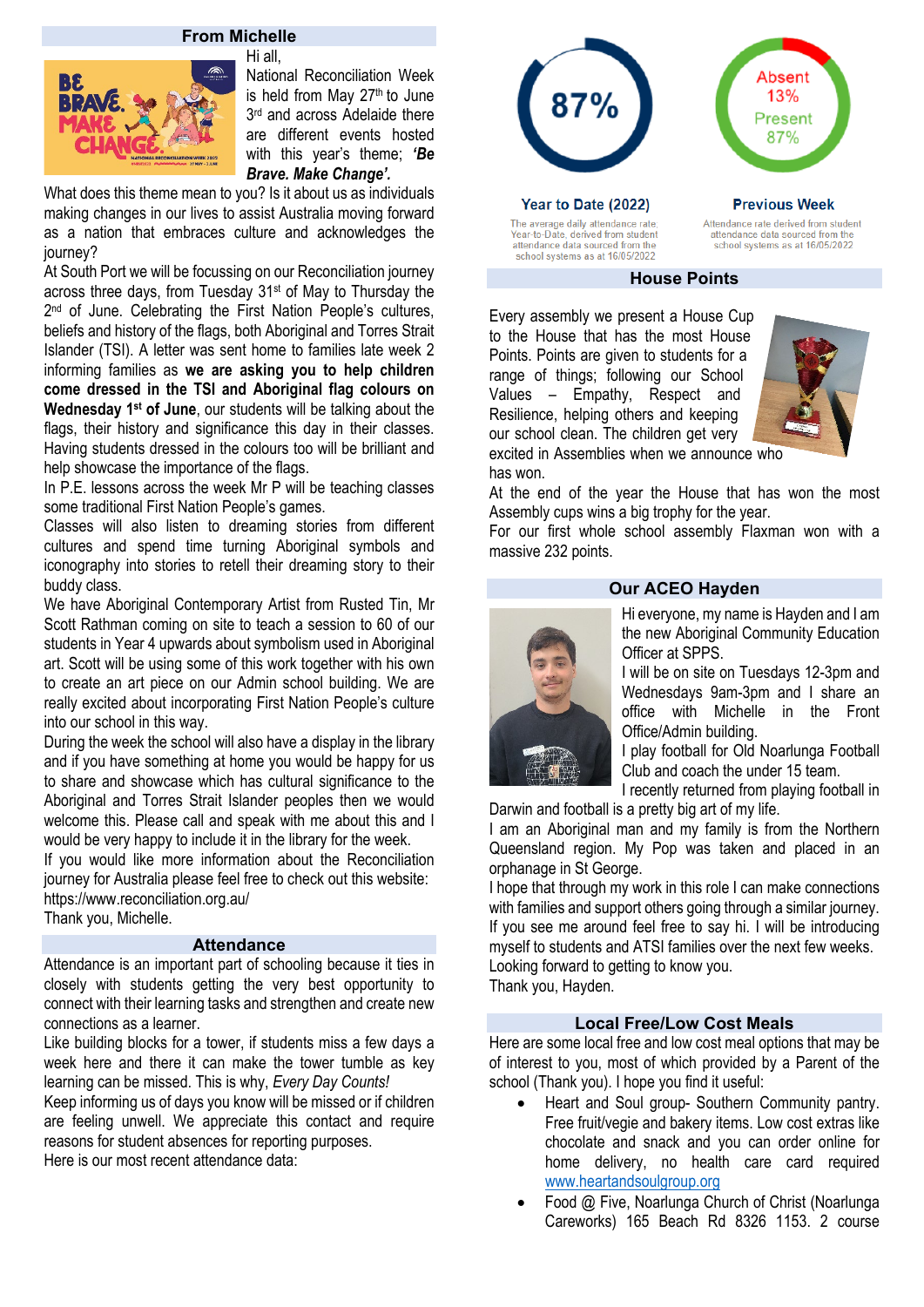meal/doors open at 4.15pm for a cuppa and a chat, meals served at 5pm.

- Town Square Café Seaford Christian Churches, Cnr Main Rd & Grand Blvd 8392 4522 9.30am till 3pm
- The Coffee Shop Community Centre, 44 Glynville Drive, Hackham 8384 1065
- Fred's Van, Wardli Youth Centre, 13 McKinna Rd, Christies Downs (7pm to 8pm Wednesdays) free meal
- Reynella Neighbourhood Centre, 164-170 Old South Rd, 8322 3591 Frozen meals available for \$6
- Seaford Community Centre, Beechwood Grove, bookings taken Monday/Tuesday to pick up meals on Wednesday. Home cooked take away meals available each week. One for \$6 or two or \$10 until sold out, 8386 3319.

# **Assembly Awards – Well Done!**

| Cherie<br>Pickerina                | <b>Zanzaryie</b><br>For displaying <b>Resilience</b> by having a positive attitude<br>to all his tasks                                                                                                                                                                                                                                                                                                                                               |
|------------------------------------|------------------------------------------------------------------------------------------------------------------------------------------------------------------------------------------------------------------------------------------------------------------------------------------------------------------------------------------------------------------------------------------------------------------------------------------------------|
| Jenny, Jess<br>& Mrs Jolly         | <b>Angus</b><br>For displaying Respect for being a kind, caring and<br>helpful class member<br>Elia                                                                                                                                                                                                                                                                                                                                                  |
|                                    | For displaying <b>Resilience</b> for having a 'can do'<br>attitude towards her learning<br>Olivia                                                                                                                                                                                                                                                                                                                                                    |
|                                    | For displaying <b>Respect</b> by having a positive attitude to<br>her learning<br>Hunter                                                                                                                                                                                                                                                                                                                                                             |
|                                    | For displaying <b>Respect</b> always showing a positive and<br>kind attitude towards his classmates                                                                                                                                                                                                                                                                                                                                                  |
| Mrs Moro                           | <b>Arabella</b><br>For displaying <b>Resilience</b> - a' never give up attitude',<br>even when learning might be hard!<br>Holly<br>For displaying <b>Empathy</b> a very caring attitude towards<br>others and will help anyone in need                                                                                                                                                                                                               |
| Ms Wright &<br>Mrs Fode            | Annabelle<br>For displaying Resilience for keeping on trying when<br>work is hard building stamina<br>Lilly<br>For displaying <i>Empathy</i> always helping and                                                                                                                                                                                                                                                                                      |
|                                    | supporting others when they are hurt/sad/need help                                                                                                                                                                                                                                                                                                                                                                                                   |
|                                    |                                                                                                                                                                                                                                                                                                                                                                                                                                                      |
| <b>Mrs Fernandez</b>               | <b>Michael</b><br>For displaying <b>Respect</b> in a very respectful manner<br>towards his peers in his new school. Michael follows all<br>the rules of our classroom agreement. He has made<br>such a great start at South Port.<br>Emily<br>For displaying <b>Resilience</b> in a positive manner towards<br>all aspects of her learning. Emily continues to use her<br>growth mindset to help overcome any learning<br>challenges she encounters. |
| Mrs Taylor &<br><b>Mrs Kearney</b> | <b>Chaise</b><br>For displaying <b>Resilience</b> by trying hard and<br>concentrating in English! What a great procedure you<br>wrote!<br>Poppy                                                                                                                                                                                                                                                                                                      |
|                                    | For displaying <b>Empathy</b> for always helping everyone<br>else with their jobs Great work Poppy!                                                                                                                                                                                                                                                                                                                                                  |
| Mr Quirke                          | Jarvis<br>For displaying Resilience for great persistence during<br>maths and learning all his times tables!<br><b>James</b><br>For displaying Resilience for the ability to settle in to a<br>new school and give every task his best effort!                                                                                                                                                                                                       |

|                                        | For displaying <b>Resilience</b> by always trying his best with<br>all learning tasks                                                                                                                                                                                             |
|----------------------------------------|-----------------------------------------------------------------------------------------------------------------------------------------------------------------------------------------------------------------------------------------------------------------------------------|
| <b>Mrs Vowles</b>                      | Lilly<br>For displaying <b>Empathy</b> towards others and looking<br>after her classmates<br><b>Krystal</b><br>For displaying <b>Empathy</b> towards others and looking<br>after her classmates                                                                                   |
| <b>Mrs Morton</b>                      | Amelia<br>For displaying <b>Resilience</b> for courage to try new things<br>and persisting through learning challenges.<br>Manaia<br>For displaying <b>Resilience</b> for courage to try new things<br>and persisting through learning challenges.                                |
| Mrs Burton &<br><b>Mrs Davidson</b>    | Natasha<br>For displaying <b>Respectful</b> behaviour to her peers and<br>all staff members<br><b>Tyrese</b><br>For displaying <b>Respectful</b> behaviour across all school<br>areas, and to all his peers and staff in a mature<br>manner                                       |
| <b>Mrs Brown</b>                       | Anais<br>For displaying <b>Respect</b> for continuously showing<br>respect to her peers, staff and our Buddies! Also<br>towards our class and school environment!<br>Connor<br>For displaying <b>Resilience</b> with learning in Maths -<br>decimals, fractions and percentages   |
| <b>Tania Sensei</b><br>Japanese        | <b>Nicole's class</b><br>For displaying <b>Respect</b> for following instructions,<br>respecting the right of everyone to learn and striving<br>to do their best in Japanese lessons.                                                                                             |
| <b>Steve</b><br><b>Paulovich</b><br>PE | <b>Tommy</b><br>For displaying Resilience to continue to work hard to<br>improve his skills, even in the face of setbacks<br><b>Bec's class</b><br>For displaying <b>Respect</b> with an improvement in their<br>ability to focus, communicate, apply rules and be<br>responsible |

#### **SAPSASA Swimming State Championships**

On Monday May 9th, Keiran from Kerry's class represented South Port PS and the Onkaparinga South District at the SAPSASA State Swimming Championships. Keiran had previously qualified for this after some impressive results at the District Championships back in Term 1.



Keiran commented on the day: *"It was fun. My first race (50 m backstroke) I was nervous before the race. I was really proud of my results and they were better than expected".*

Keiran had some absolutely amazing results at the State Champs, including:

• Gold in the relay